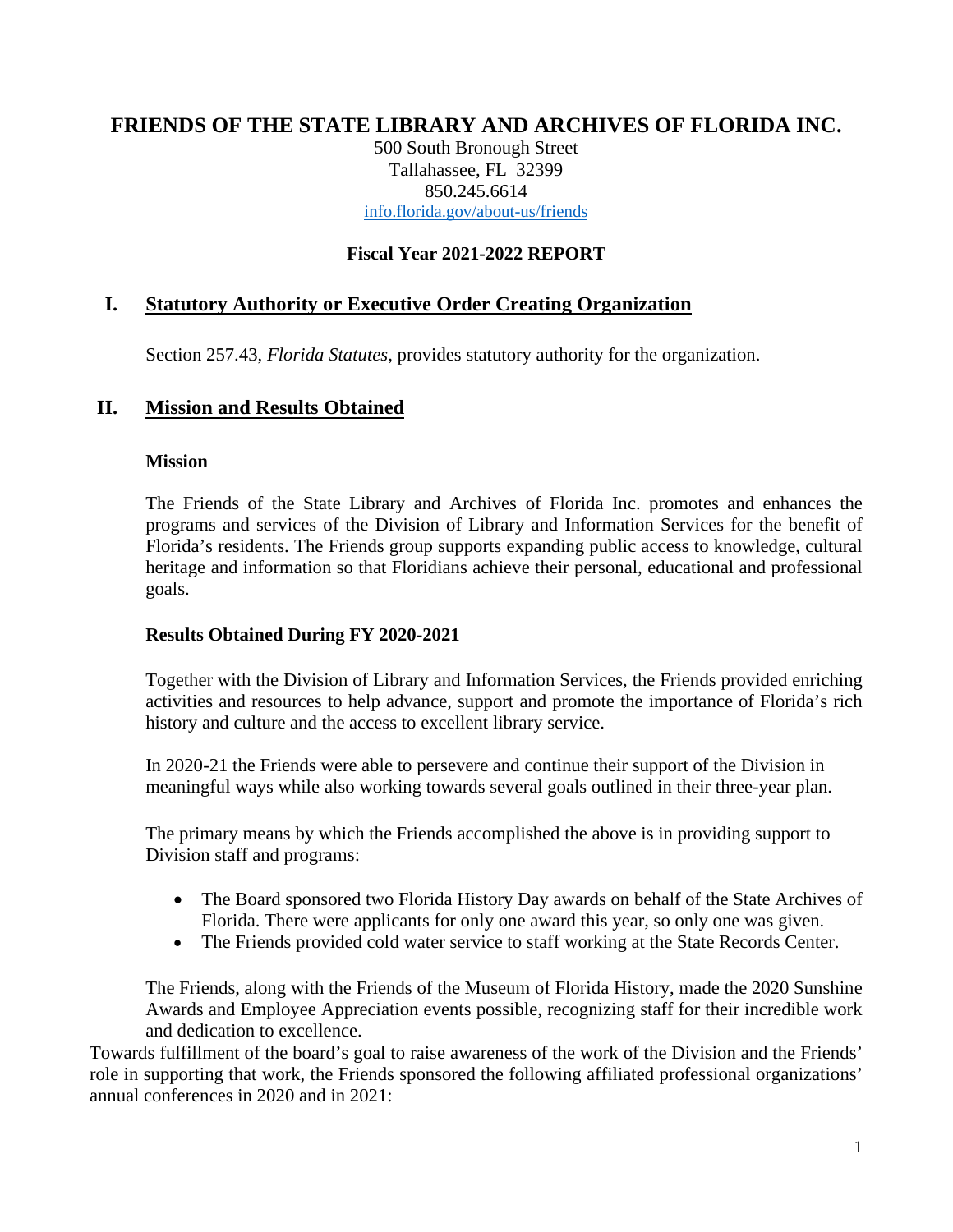- Florida Library Association (2020 and 2021)
	- o Virtual event, 2020
	- o Hybrid event, 2021; brochures distributed
- The Society of Florida Archivists (2021) virtual event
- The Florida Records Management Association (July 2021) in-person event

The board also worked with the Bureau of Archives and Records Management to develop a research stipend program that the board will fund. The stipend is intended to facilitate research at the State Archives for out-of-town students and researchers who qualify to receive it, thereby expanding access to the many collections maintained by the Bureau and interest in the history of Florida.

Towards fulfillment of the board's goal to build general membership in the Friends, the board drafted, approved and printed a new and updated brochure to help better inform prospective members of the work the Friends do on behalf of the Division, as well as the Division's work on behalf of the State.

The board was also pleased to note that general membership in the Friends has quadrupled over the last two fiscal years (2019-2020; 2020-2021).

# **III. Three-Year Plan for FY 2021-2022 to 2023-2024**

### *Friends of the State Library and Archives of Florida Inc. Three-Year Program Plan 2021-2024 (July 1, 2021 – June 30, 2024)*

The Board of Directors identified five areas in which to continue concentration of planning efforts in the next three years. The list below is not indicative of the order of address or priority.

- Awareness
- Fundraising
- Membership
- Partnerships
- Staff Support

#### **Awareness**

Goal: Raise awareness of the work of the Division of Library and Information Services and the Friends' role in supporting their work.

Objectives:

- Establish annual sponsorships at the following conferences:
	- o FLA: The Florida Library Association's annual conference.
	- o FAME: The Florida Association for Media in Education's annual conference.
	- o SFA: The Society of Florida Archivists annual conference.
	- o FRMA: The Florida Records Management Association's annual conference.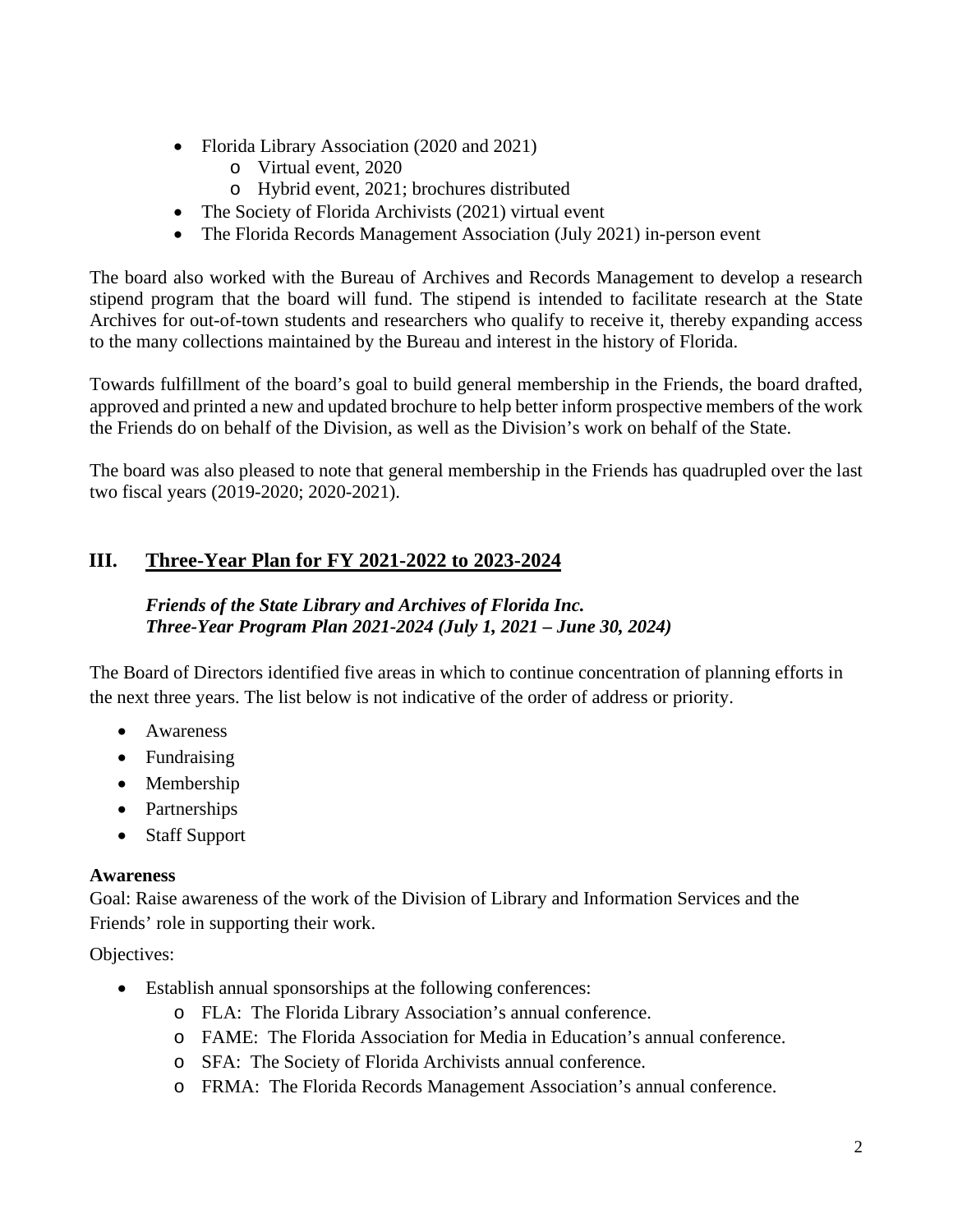- Develop messaging, including an "elevator speech" and a PowerPoint presentation that can be used consistently by Board members.
- Leverage the Division's social media channels to communicate Board & Friends of the State Library and Archives of Florida efforts.
- Develop a publicity campaign in support of the Resource Sharing Platform roll-out.
- Co-sponsor a Friends preconference at a future meeting of the Florida Library Association.
- Develop a research stipend program.

## **Fundraising**

Goal: Develop a fundraising strategy.

Objective:

• Establish an ad hoc committee to explore the fundraising capacity of the Board.

# **Membership**

Goal: Build general membership in the Friends.

# Objectives:

- Update Friends brochure.
- Distribute Friends brochures at appropriate venues, including the following conferences:
	- o FLA: The Florida Library Association's annual conference.
	- o FAME: The Florida Association for Media in Education's annual conference.
	- o SFA: The Society of Florida Archivists annual conference.
	- o FRMA: The Florida Records Management Association's annual conference.
- Develop a plan for systematically communicating with members.
- Include information on Friends membership in various Division printed products, such as the annual Florida Memory calendar.
- Distribute Friends brochures at all in-person training and other events conducted by Division staff.
- Increase membership by 50% in each year of the plan, excluding board and Division staff members.

# **Partnerships**

Goal: Build partnerships with external groups, including other Florida Friends groups, libraries, archives, cultural heritage organizations, and the private sector as appropriate.

# Objectives:

- Sponsor two prizes for the Florida History Day Award competition held annually in May.
- Fund the purchase of books and summer library program materials for distribution at Florida's booth at the National Book Festival held in Washington, DC annually in September.
- Invite a representative of a local library Friends group to Board meetings as appropriate.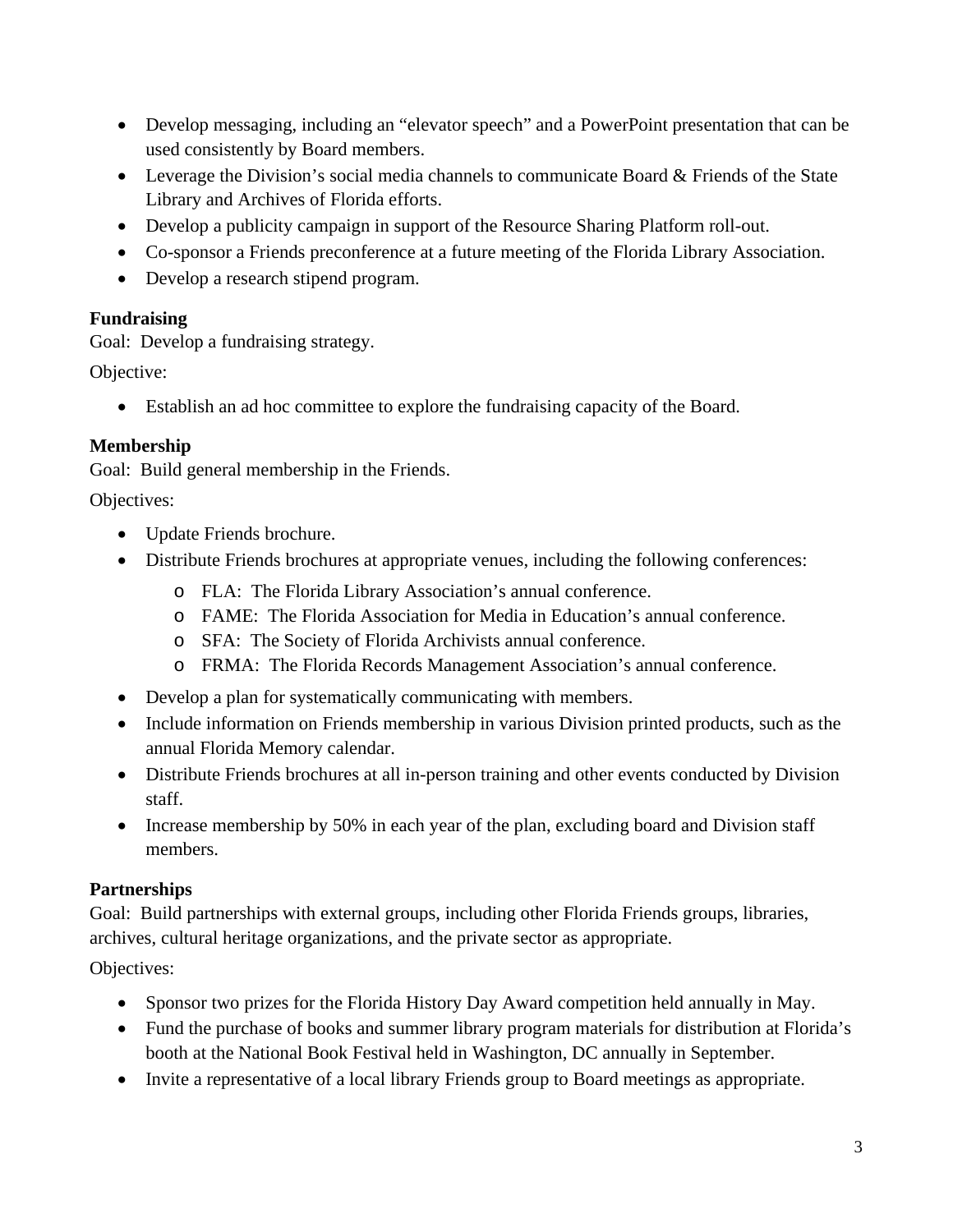- Develop a plan for engaging and developing relationships (e.g., liaison program) with potential partners. Potential partners include:
	- o FLA: The Florida Library Association's annual conference.
	- o FAME: The Florida Association for Media in Education's annual conference.
	- o SFA: The Society of Florida Archivists annual conference.
	- o FRMA: The Florida Records Management Association's annual conference.
- Develop parameters for working with private sector partners.
- Identify potential corporate partners and develop a strategy for engaging with them.
- Explore funding opportunities with Library Foundations.
- Explore the potential for partnering with Florida Museums.

## **Staff Support**

Goal: Provide financial and administrative support for the services, programs and staff of the Division of Library and Information Services.

Objectives:

- Annually fund the supply of coffee and bottled water at various training sessions provided by Division staff.
- Annually fund water for staff at the State Records Center.
- Meet annually with Division staff to provide opportunities for them to give updates and propose ideas for additional ways the Board can support staff efforts and initiatives.
- Incorporate staff input into the agenda of quarterly Board meetings.
- Contribute to two Department-wide employee recognition events per fiscal year.

## **IV. Code of Ethics**

The Code of Ethics of Friends of the State Library and Archives of Florida Inc. is as follows:

## **PREAMBLE**

(1) It is essential to the proper conduct and operation of Friends of the State Library and Archives of Florida Inc. (herein "CSO") that its board members, officers and employees be independent and impartial and that their positions not be used for private gain. Therefore, the Florida Legislature in Section 112.3251, *Florida Statutes* requires that the law protect against any conflict of interest and establish standards for the conduct of CSO board members, officers and employees in situations where conflicts may exist.

(2) It is hereby declared to be the policy of the state that no CSO board member, officer or employee shall have any interest, financial or otherwise, direct or indirect, or incur any obligation of any nature which is in substantial conflict with the proper discharge of his or her duties for the CSO. To implement this policy and strengthen the faith and confidence of the people in Citizen Support Organizations, there is enacted a code of ethics setting forth standards of conduct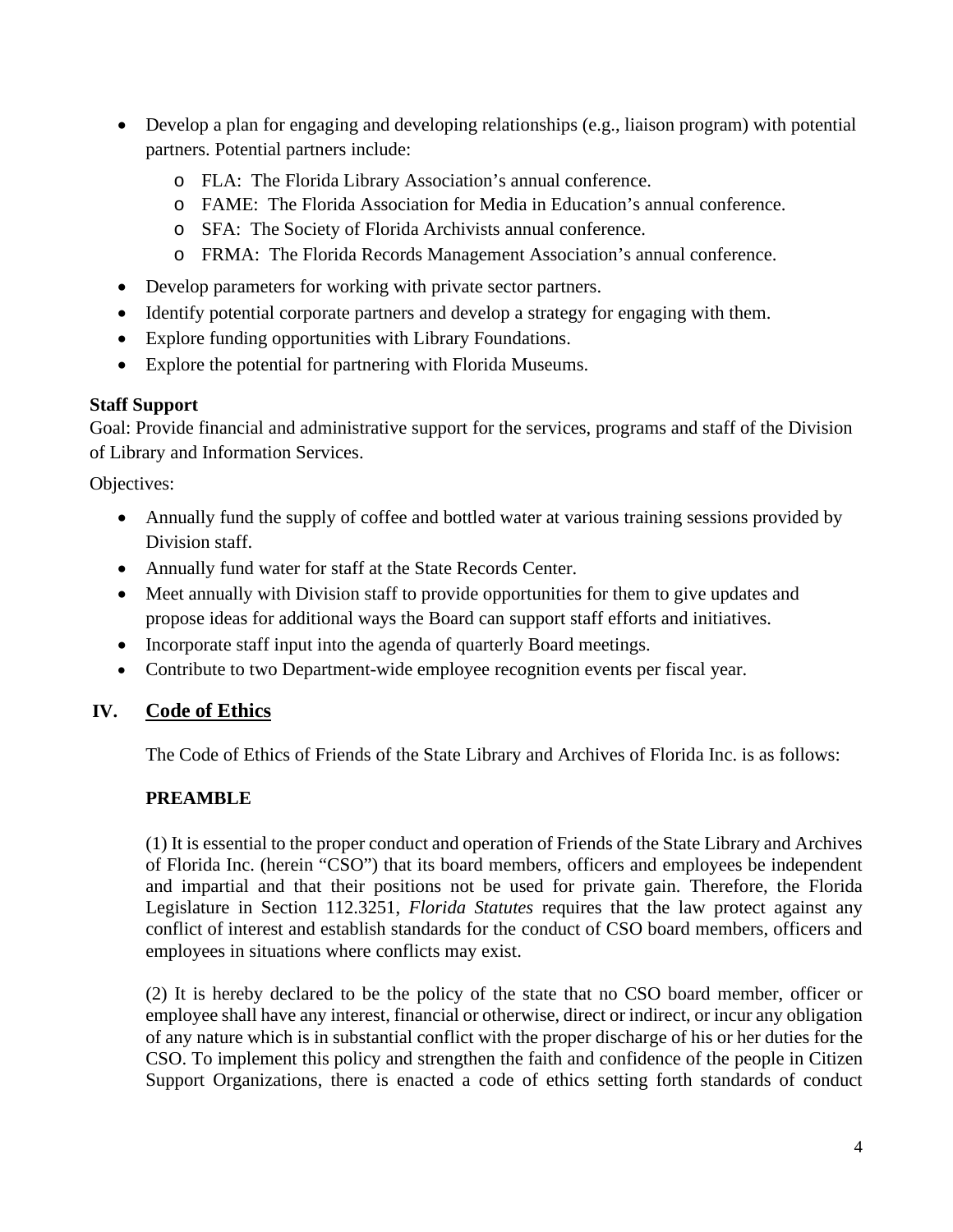required of Friends of the State Library and Archives of Florida Inc., board members, officers, and employees in the performance of their official duties.

## **STANDARDS**

The following standards of conduct are enumerated in Chapter 112, *Florida Statutes*, and are required by Section 112.3251, *Florida Statutes*, to be observed by CSO board members, officers and employees.

## **1. Prohibition of Solicitation or Acceptance of Gifts**

No CSO board member, officer or employee shall solicit or accept anything of value to the recipient, including a gift, loan, reward, promise of future employment, favor, or service, based upon any understanding that the vote, official action, or judgment of the CSO board member, officer, or employee would be influenced thereby.

## **2. Prohibition of Accepting Compensation Given to Influence a Vote**

No CSO board member, officer or employee shall accept any compensation, payment, or thing of value when the person knows, or, with reasonable care, should know that it was given to influence a vote or other action in which the CSO board member, officer or employee was expected to participate in his or her official capacity.

## **3. Salary and Expenses**

No CSO board member or officer shall be prohibited from voting on a matter affecting his or her salary, expenses or other compensation as a CSO board member or officer, as provided by law.

## **4. Prohibition of Misuse of Position**

A CSO board member, officer or employee shall not corruptly use or attempt to use one's official position or any property or resource which may be within one's trust, or perform official duties, to secure a special privilege, benefit or exemption.

## **5. Prohibition of Misuse of Privileged Information**

No CSO board member, officer or employee shall disclose or use information not available to members of the general public and gained by reason of one's official position for one's own personal gain or benefit or for the personal gain or benefit of any other person or business entity.

## **6. Post-Office/Employment Restrictions**

A person who has been elected to any CSO board or office or who is employed by a CSO may not personally represent another person or entity for compensation before the governing body of the CSO of which he or she was a board member, officer or employee for a period of two years after he or she vacates that office or employment position.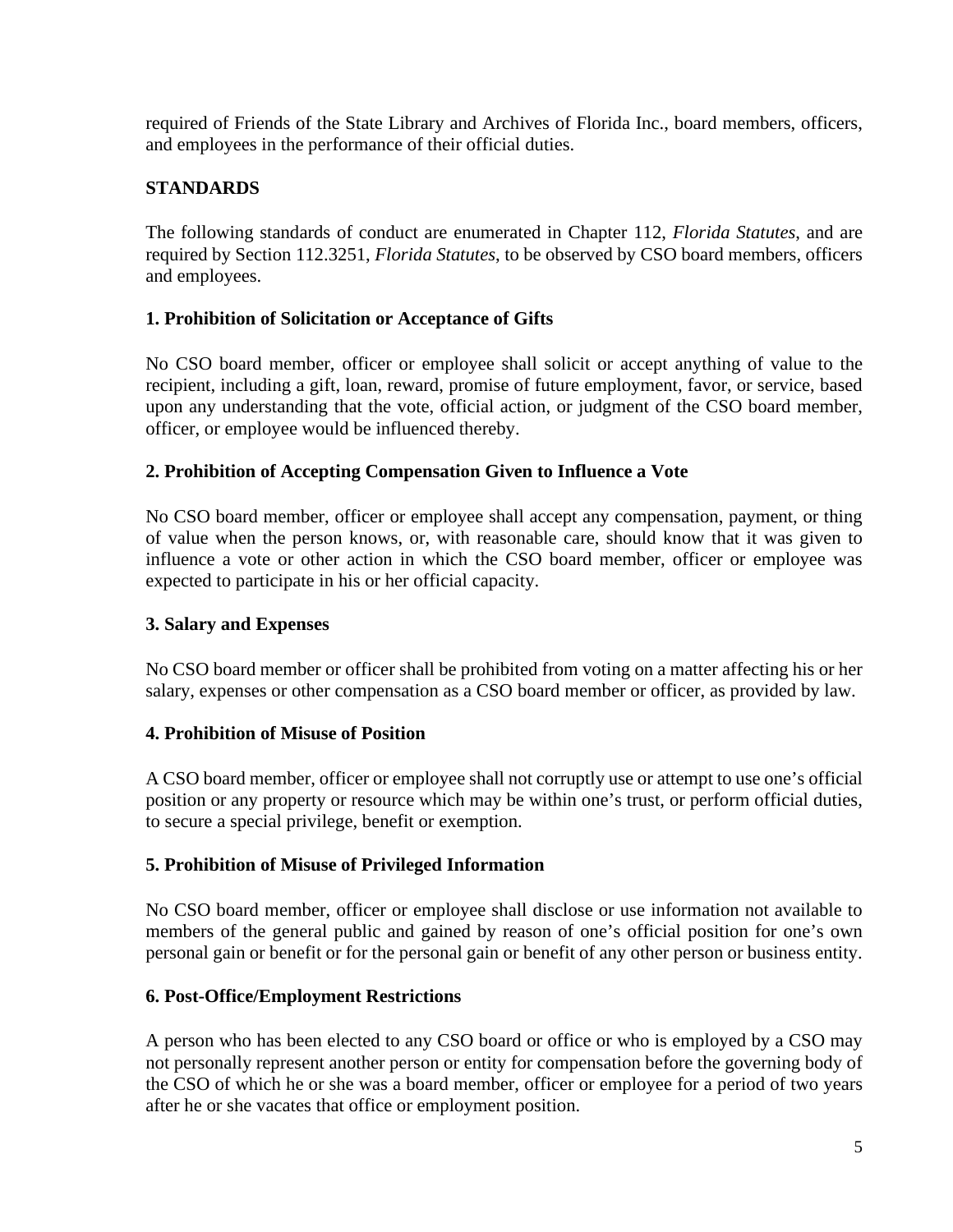## **7. Prohibition of Employees Holding Office**

No person may be, at one time, both a CSO employee and a CSO board member.

#### **8. Requirements to Abstain From Voting**

A CSO board member or officer shall not vote in official capacity upon any measure which would affect his or her special private gain or loss, or which he or she knows would affect the special gain or any principal by whom the board member or officer is retained. When abstaining, the CSO board member or officer, prior to the vote being taken, shall make every reasonable effort to disclose the nature of his or her interest as a public record in a memorandum filed with the person responsible for recording the minutes of the meeting, who shall incorporate the memorandum in the minutes. If it is not possible for the CSO board member or officer to file a memorandum before the vote, the memorandum must be filed with the person responsible for recording the minutes of the meeting no later than 15 days after the vote.

#### **9. Failure to Observe CSO Code of Ethics**

Failure of a CSO board member, officer or employee to observe the Code of Ethics may result in the removal of that person from their position. Further, failure of the CSO to observe the Code of Ethics may result in the Florida Department of State terminating its agreement with the CSO.

## **V. Current Federal Internal Revenue Service Return of Organization Exempt From Income Tax Form (Form 990)**

The Friends of the State Library and Archives of Florida Inc., for the 2020 tax year, submitted IRS Form 990-N, Electronic Notice (e-Postcard) for Tax-Exempt Organizations not required to File Form 990 or 990EZ.

The IRS annual reporting requirement for small exempt organizations with limited gross receipts [requires](https://www.irs.gov/charities-non-profits/annual-electronic-filing-requirement-for-small-exempt-organizations-form-990-n-e-postcard) such organizations to electronically submit Form 990-N (*e-Postcard)* for small organizations, unless they choose to instead file a complete exempt organization return.

Please see attached IRS Form 990-N for 2020 tax year.